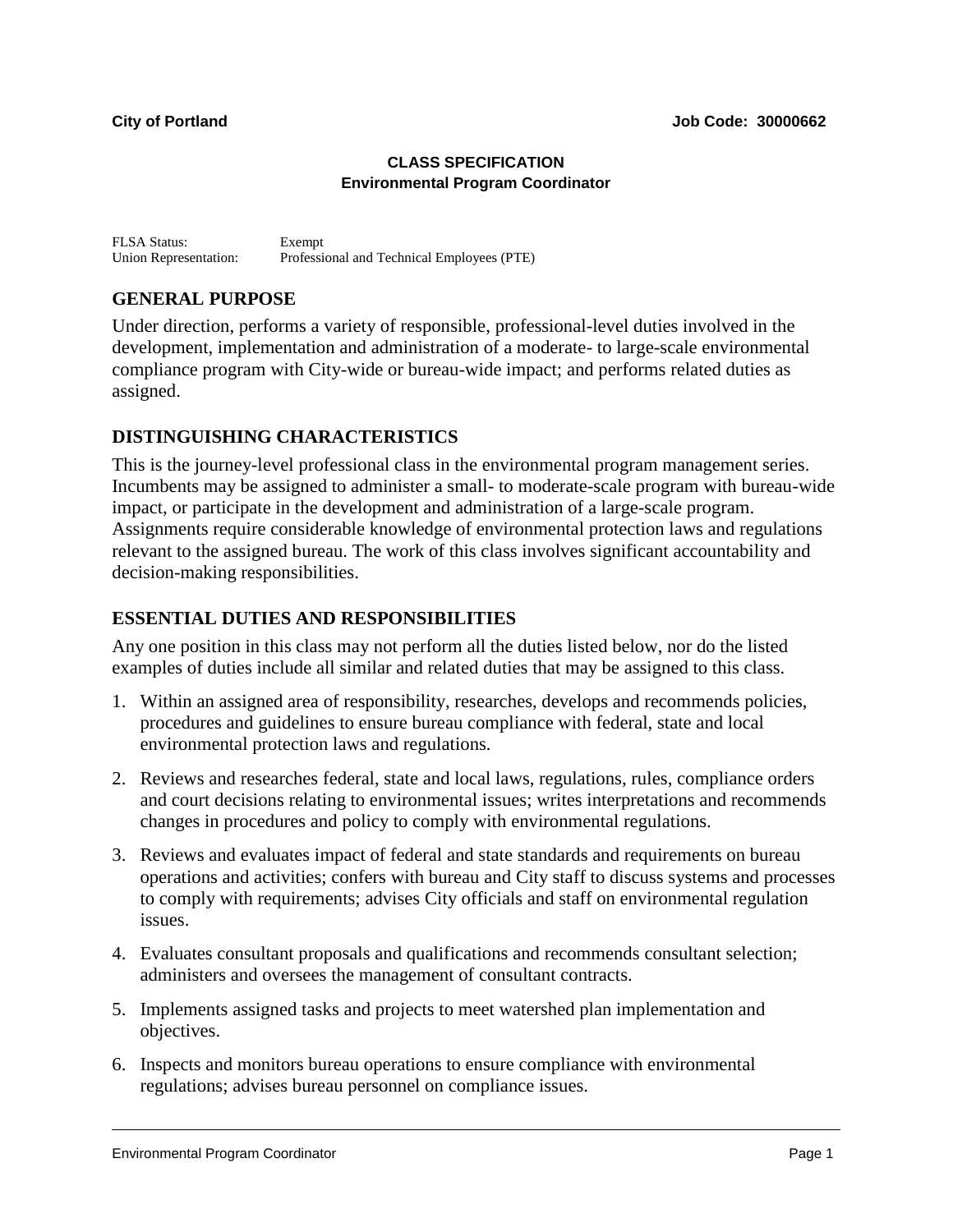- 7. Works with representatives of regulatory agencies to resolve technical and compliance issues and to explain program activities and objectives.
- 8. Represents the City with other citizen and community groups, public agencies and legislative bodies and committees on environmental issues within the assigned areas of responsibility.
- 9. Prepares and makes presentations and briefs elected officials and City staff regarding major issues, findings or concerns, and makes recommendations regarding environmental programs and funding requirements to bureau staff.

# **MINIMUM QUALIFICATIONS**

#### **Knowledge of:**

- 1. Principles, theories, methods and techniques of natural resources management and environmental protection.
- 2. Local, state and federal laws and regulations pertaining to the work.
- 3. Administrative principles and methods including goal setting, program development and implementation.
- 4. Principles and practices of budget preparation and administration.
- 5. Computer software applications related to the work.
- 6. Codes, regulations and guidelines pertaining to the work.

### **Ability to:**

- 1. Plan, assign, direct and coordinate a variety of functional specialties with overlapping work areas.
- 2. Analyze complex operational and administrative problems, evaluate alternatives and recommend or implement effective courses of action.
- 3. Develop and implement goals, objectives, policies, procedures, work standards and management controls.
- 4. Prepare clear and concise records, reports, correspondence and other written materials.
- 5. Exercise independent judgment and initiative within general policy guidelines.
- 6. Establish and maintain effective working relationships with those encountered in the course of the work.

### **Training and Experience:**

A typical way of obtaining the knowledge, skills and abilities outlined above is graduation from a four-year college or university with a degree in environmental resources, public or business administration, or a closely related field; and two years of increasingly responsible natural resources management and environmental protection experience; or an equivalent combination of training and experience.